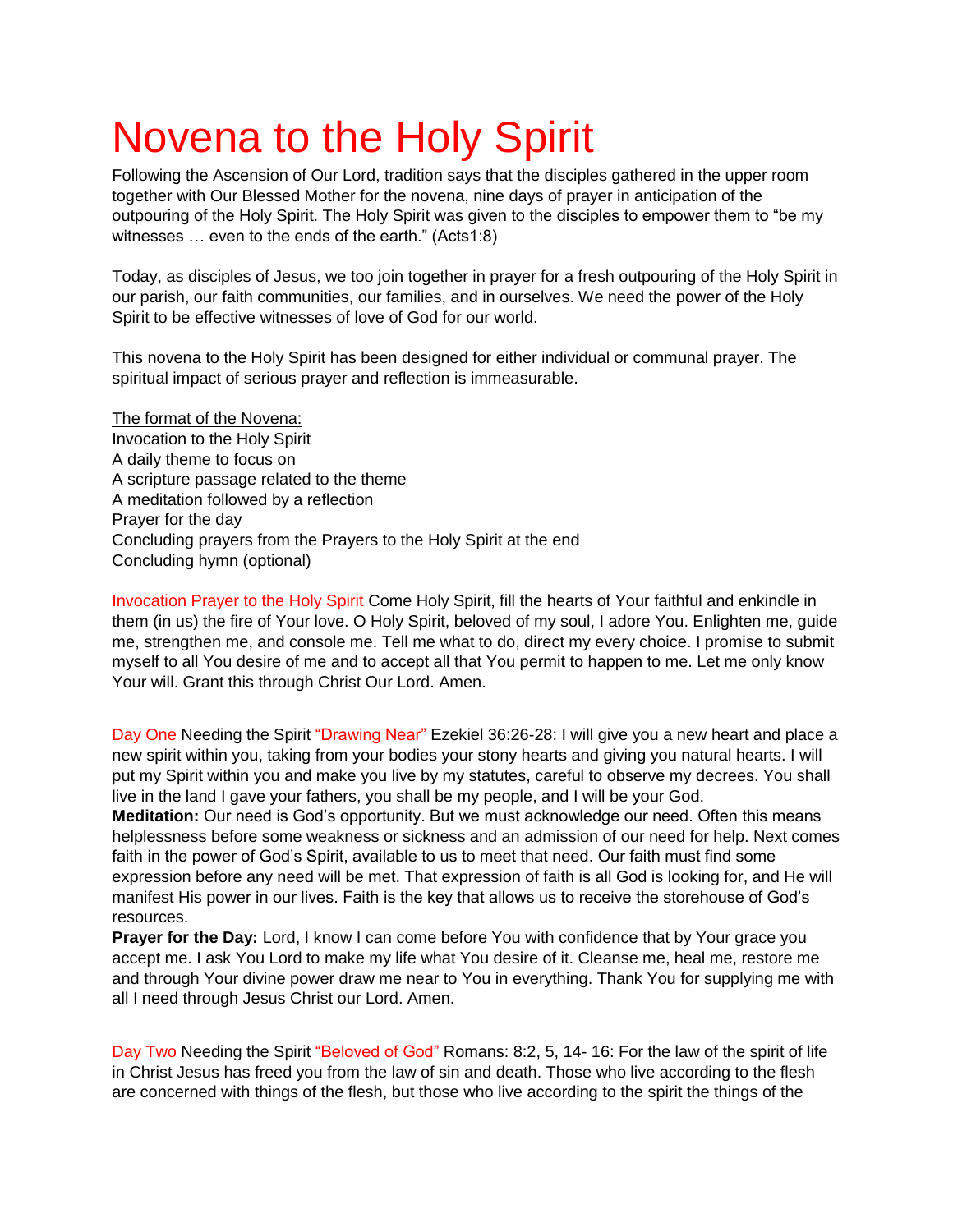spirit. For those who are lead by the Spirit of God are children of God. For you did not receive a spirit of slavery to fall back into fear. But you received a spirit of adoption by which we cry, "Abba, Father!" The Spirit Himself bears witness with our spirit that we are children of God.

**Meditation:** And greater works than these shall you do. Each individual has the ability to do good works through the power of God's Spirit. This is one of the wonders of the world, the miracle of the earth, that God's power goes out to bless the human race through the agency of so many people who are actuated by His grace. We need not be held back by doubt, despondency and fear. A wonderful future lies before any person who depends on God's power; a future of tremendous power to do good work.

**Prayer for the Day:** Lord, You said in Your Word that those who are led by the Spirit of God are Your own children. Lord, I turn from setting my mind on the things of the flesh and I ask to be focused on things of the Spirit that I might please You. Holy Spirit, come to the aid of my weakness and intercede for me in accordance with the mind of God. Oh, how I long to call You "Abba!" Help me be open to the Spirit that I can truly testify that I am Your beloved child. Amen.

Day Three Needing the Spirit "Peace" Galatians 5:22-25: But the fruit of the Spirit is love, joy, peace, patience, kindness, goodness, faithfulness, gentleness, self-control: against such things there is no law. Now those who belong to Christ Jesus have crucified the flesh with its passions & desires. If we live by the Spirit, let us also follow the Spirit.

**Meditation:** This is the time for my spirit to touch the Spirit of God. I know that the feeling of the Spirit-touch is more important than all the sensations of material things. I must seek a silence in which my spirit can receive and become aware of the touch of the Spirit of God. Just a moment's contact and all the fever of life leaves me. Then I am well, whole, calm, and able to rise and minister to others. God's touch is a potent healer. I must feel that touch and sense God's presence. **Prayer of the Day:** Blessed Jesus, please give to me stillness of soul and let Your mighty calmness reign in me. Rule me Lord of gentleness, Lord of peace. Give me great power of self-control over my words, thoughts and actions. From all irritability, want of meekness, want of kindness; deliver me, dear Lord. Amen.

Day Four Desiring the Spirit "Belief" Luke 11:9- 13: And I tell you, ask and you will receive: seek and you will find; knock and the door will be opened to you. For anyone who asks, receives; and the one who seeks, finds, and to the one who knocks, the door will be opened. What father among you would hand his son a snake when he asks for a fish? Or hand him a scorpion when he asks for an egg? If you then who are wicked, know how to give good gifts to your children, how much more will the Father in heaven give the Holy Spirit to those who ask him.

**Meditation:** God is all around us. His Spirit pervades the universe, and yet we do not let His Spirit in. We try to get along without His help and we make a mess of our lives. We can do nothing of any value without God's help. Our human relationships depend on God. When we let God's Spirit rule our lives, we learn how to get along with others and how to help them.

**Prayer for the Day:** Lord, I believe that Jesus Christ is Your Son, and that we are saved through His grace. Grant that the Holy Spirit may strengthen my belief that I may glorify Him in all my works. Amen.

Day Five Desiring the Spirit "Thirst" John 7: 37- 39: On the last and greatest day of the feast, Jesus stood up and exclaimed, "Let anyone who thirsts come to me and drink. Whoever believes in me, as scripture says: Rivers of living water will flow from within him." He said this in reference to the Spirit that those who came to believe in him were to receive. There was of course no Spirit yet, because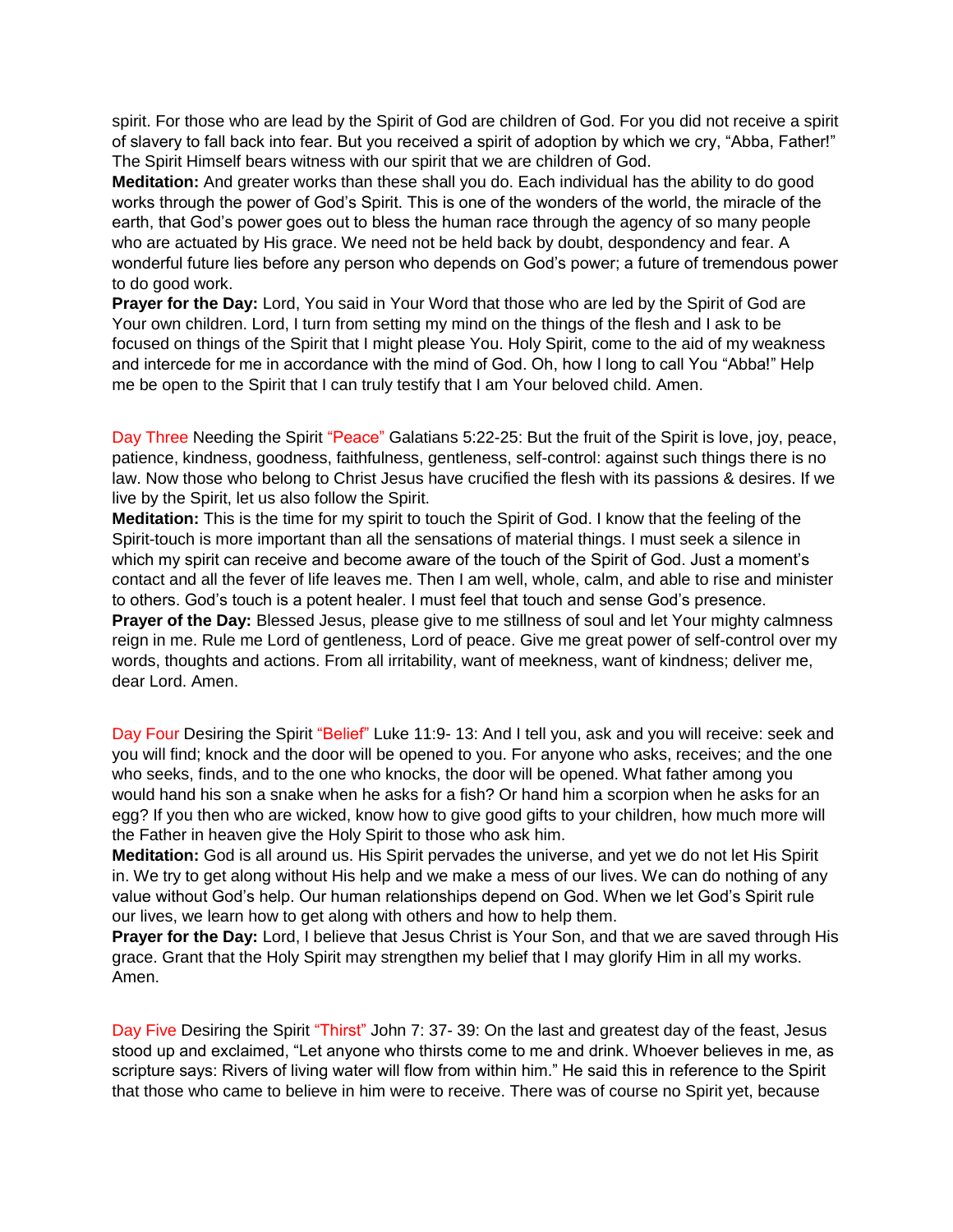Jesus had not yet been glorified.

**Meditation:** You need to be constantly recharged by the power of the Spirit of God. Commune with God in quiet times until the life from God, the Divine life, by that very contact flows into your being and revives your fainting spirit. When weary, take time out and rest. Rest and gain power and strength from God and then you will be ready to meet whatever opportunities come your way. Rest, allowing every care and worry and fear to be enveloped by grace. Then the tide of peace and serenity, love and joy will flow into your consciousness even in the midst of suffering. (2 Cor. 1:3-7) **Prayer of the Day:** Lord, allow my thirst to be satisfied. May your Spirit direct my heart to be awakened. Allow me to seek You in all things and bring forth Your kingdom on earth. I ask this through Christ our Lord. Amen.

#### Day Six Desiring the Spirit "Trust" Luke 1: 35-38:

The Holy Spirit will come upon you and the power of the Most High will overshadow you; hence the Holy Offspring to be born will be called Son of God. Know that Elizabeth your kinswoman has conceived a son in her old age, she who was thought to be sterile is now in her sixth month for nothing is impossible with God. Mary said, "I am the servant of the Lord. Let it be done to me as you say."

**Meditation:** Once I am "born of the Spirit." the Spirit is my life's breath. Within me is the Life of life. It is the same Life that throughout the ages has helped God's children through peril, adversity, and sorrow. I must try never to doubt or worry but follow where the Life of the Spirit leads. How often am I unaware of how God goes before me to prepare the way, to soften the heart, or to overrule resentment? As the life of the Spirit grows, natural desires are placed within a new horizon – to be governed by the will of God.

**Prayer for the Day:** Lord, let me open my heart to fully trust in You and Your will. With You all things are possible. Grant that I may serve you and witness to Your word with a willing spirit and a humble heart. Through Christ our Lord. Amen.

Day Seven Receiving the Spirit "Repentance" Acts 2:38: Repent and be baptized every one of you, in the name of Jesus Christ for the forgiveness of your sins: and you will receive the gift of the Holy Spirit.

**Meditation:** Seek conscious contact with God more and more each day. Become aware of God's abiding Presence during the day. Be conscious of His Spirit helping you. All that is done without God's Spirit is passing. All that is done with God's Spirit is life eternal. It is the flow of life eternal through the mind, body and spirit that cleanses hearts, restores and renews. Come to know God's eternal life in you and renewing you.

**Prayer of the Day:** Lord, you said in Your word that I am to repent; turn from sin and turn to You. Then I will receive the gift of the Holy Spirit. Lord, cleanse me from all ungodliness and unrighteousness so that I may walk in the newness of life according to the Spirit of holiness. Thank You for your forgiveness and for hearing this prayer, for I pray in the Holy name of Jesus Christ. Amen.

Day Eight Receiving the Spirit "Submission" Hebrews 12:9: If we respected our earthly fathers who corrected us, should we not all the more submit to the Father of spirits and live? Romans 5:3- 5: More than that, we rejoice in our sufferings, knowing that suffering produces endurance, and endurance produces character and character produces hope, and hope does not disappoint us, because God's love has been poured into our hearts through the Holy Spirit who has been given to us.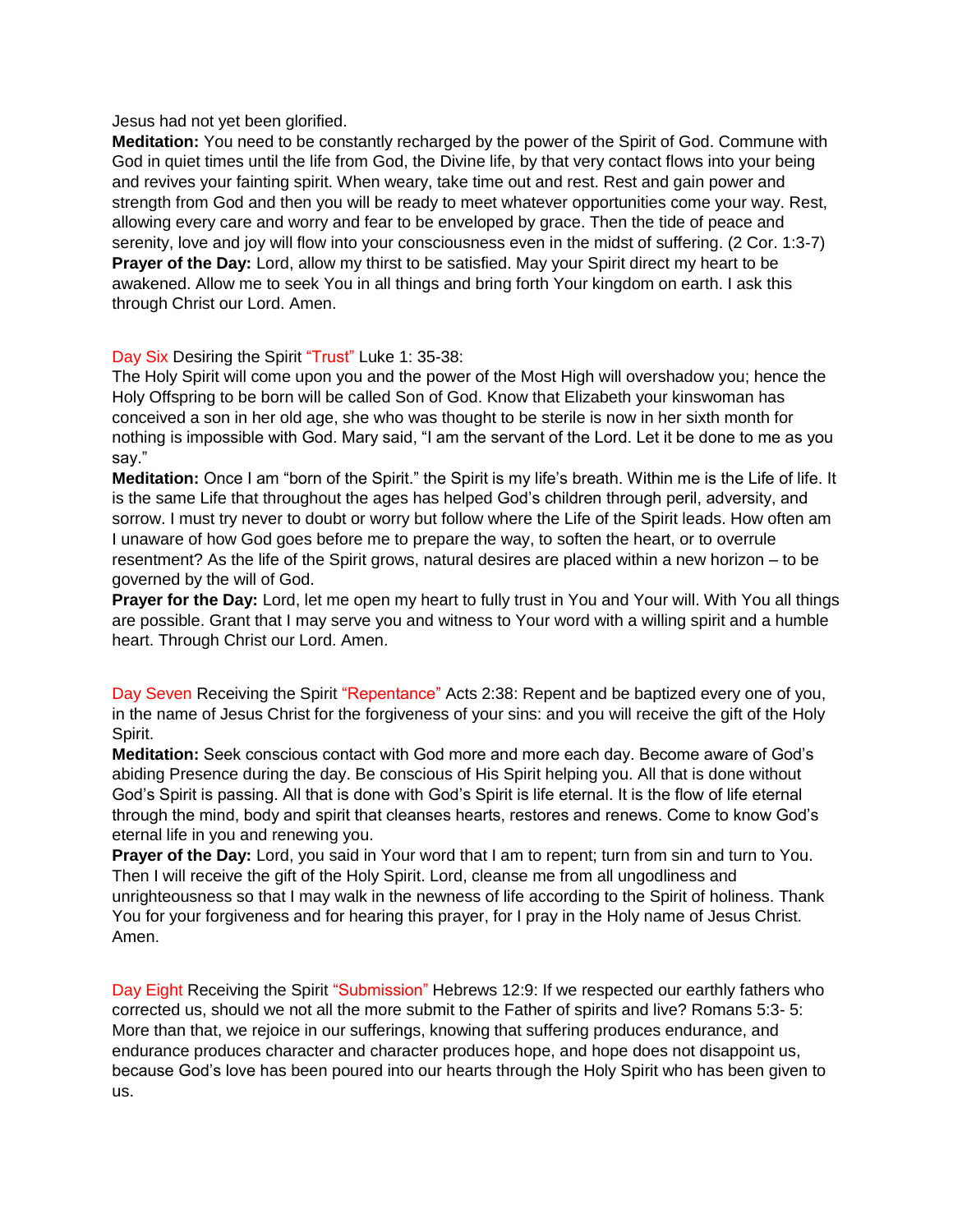**Meditation:** I believe that complete surrender of my life to God is the foundation to serenity. God has prepared for us many mansions. I do not look upon that promise as referring only to the afterlife. I do not look upon this life as something to be struggled through in order to get the rewards of the next life. I believe that the kingdom of God has begun within us and we can enjoy eternal life here and now.

**Prayer for the Day:** I come before You on my knees Lord, for I believe in my heart that You raised Jesus from the dead, and I confess with my mouth that Jesus is Lord of my life. Lord, you promised that as many as receive You, you give them the power to become children of God, who are born of God. In submission to You, I receive You as Lord, and I pray to be filled continually with Your Holy Spirit, through Jesus Christ the Lord. Amen.

Day Nine Receiving the Spirit "Liberating the Spirit" 1 Corinthians 12:4-11: There are different gifts but the same Spirit; there are different ministries but the same Lord; there are different works but the same God who accomplishes all of them in everyone. To each person the manifestation of the Spirit is given for the common good. To one the Spirit gives wisdom in discourse, to another the power to express knowledge. Through the Spirit one receives faith; by the same Spirit another is given the gift of healing, and still another miraculous powers; prophesy is given to one; to another the power to distinguish one spirit from another; another receives the gift of tongues; another the interpreting of tongues. But it is one in the same Spirit who produces these gifts, distributing them to each as he wills.

**Meditation:** Gently breathe in God's Spirit, that Spirit which if not barred out by selfishness will enable you to do good works. This means rather, that God will be able to do good works through you. You can become a channel for God's Spirit to flow through you and into the lives of others. The works that you do will only be limited by your spiritual development. Let your spirit be in harmony with God's Spirit and there is no limit to what you can do in the realm of human relationships. **Prayer for the Day:** Accomplish Your work in me O God, that the many gifts You have given me through the Holy Spirit may lift up the people around me and bring glory to you. Let Your Spirit be free in me to fully serve You with all my heart and unite me to work with others in unselfish love. Grant this through Christ our Lord. Amen.

## **Prayers to the Holy Spirit**

**Cardinal Mercier** O Holy Spirit, beloved of my soul, I adore You. Enlighten me, guide me, strengthen me, console me. Tell me what I should do; give me Your orders. I promise to submit myself to all that You desire of me and to accept all that You permit to happen to me. Let me only know Your Will.

### **St. Augustine's Prayer to the Holy Spirit**

Breathe in me O Holy Spirit, that my thoughts may all be holy.

Act in me O Holy Spirit, that my work, too, may be holy. Draw my heart, O Holy Spirit, that I love but what is holy. Strengthen me O Holy Spirit, to defend all that is holy. Guard me then O Holy Spirit, that I always may be holy.

### **Come, Holy Ghost (Veni Creator Spiritus)**

Come, Holy Ghost, Creator blest, and in our hearts take up Thy rest; come with Thy grace and heav'nly aid, to fill the hearts which Thou hast made. O Comforter, to Thee we cry, Thou heav'nly gift of God most high, Thou Fount of life, and Fire of love, and sweet anointing from above.